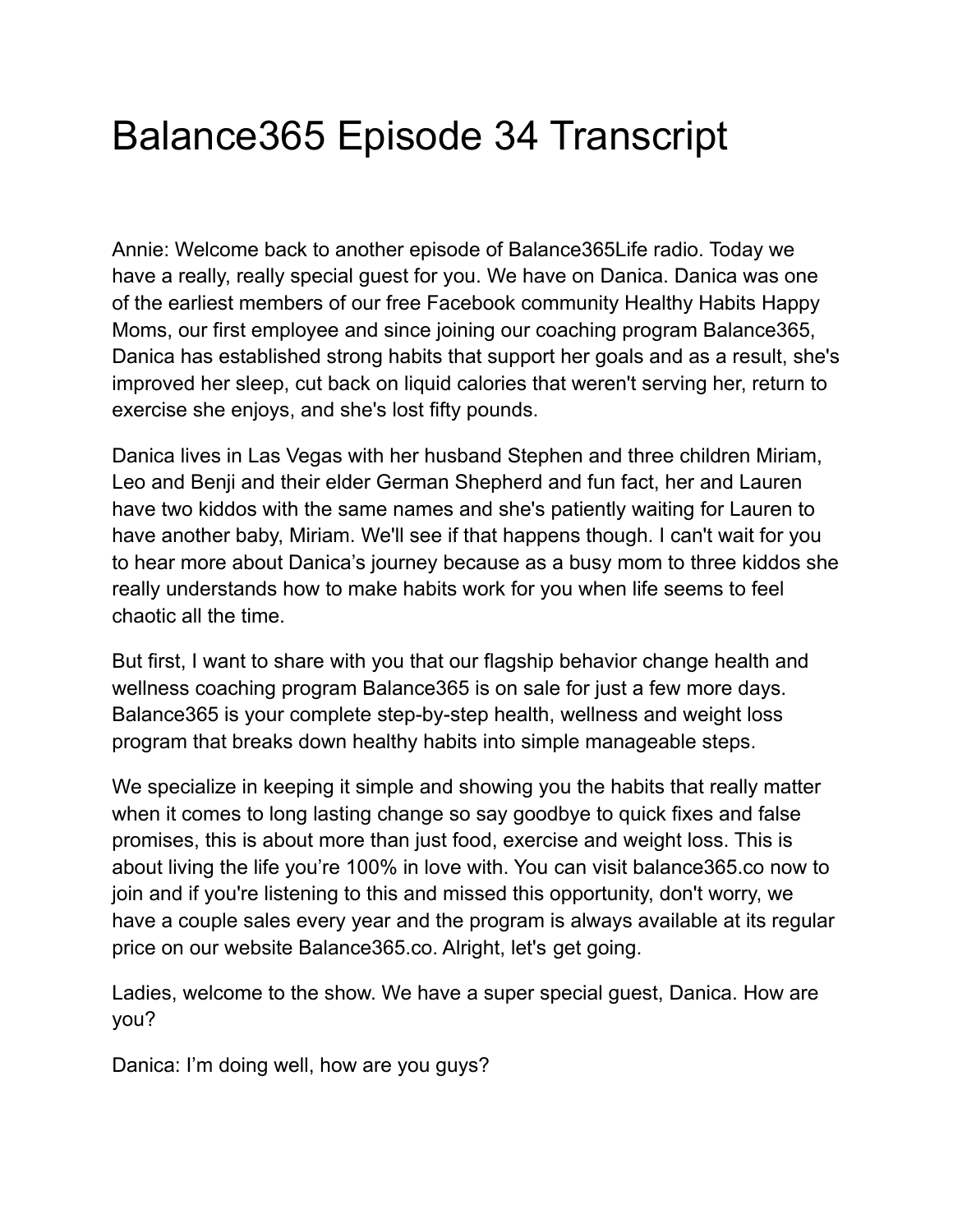Annie: We're great.

Jen: Good.

Annie: Thank you for joining us. I feel like we share this every time but this is the second time we tried to record this. The first time we had some audio difficulties again.

Jen: Somebody help us.

Danica: It's going to be even better this time.

Annie: But yeah, true to Balance365 philosophy, it's a lot of trial and error and sometimes you just have to mess up to get it right.

Jen: Exactly, yeah, no failures, just growing moments.

Annie: Learning experiences.

Jen: Yes and it went wrong on my end this time and I have corrected the problem. Now I know.

Annie: Knock on wood. Jen, how are you doing.

Jen: Good, really good, yeah, we had our first day of school today so I'm feeling really happy and optimistic and it's like mom's New Year's Eve was last night.

Annie: Woohoo! Exciting. That's awesome. OK, so Danica, we asked you to join us because we're certain, I mean, we know your story, but our listeners listening don't know your story. You have had quite the journey with Balance365 and you were kind of a pioneer for us early on, you joined our community really, really early on, you've been with us for a while and you have some really great insights into our community and our program and we just would love to hear your experience. So if you don't mind, let's just jump right in and tell us how did you even find, when you found us we were healthy habits happy moms. We've since transitioned to Balance365 but how did you find us?

Danica: You know, I was trying to think of that today and I am not 100 percent sure I think it might have been through Go Kaleo or something which is not even a thing anymore but yeah, I saw that there was a science based Mom group called Healthy Habits Happy Moms and I remember that I wasn't following you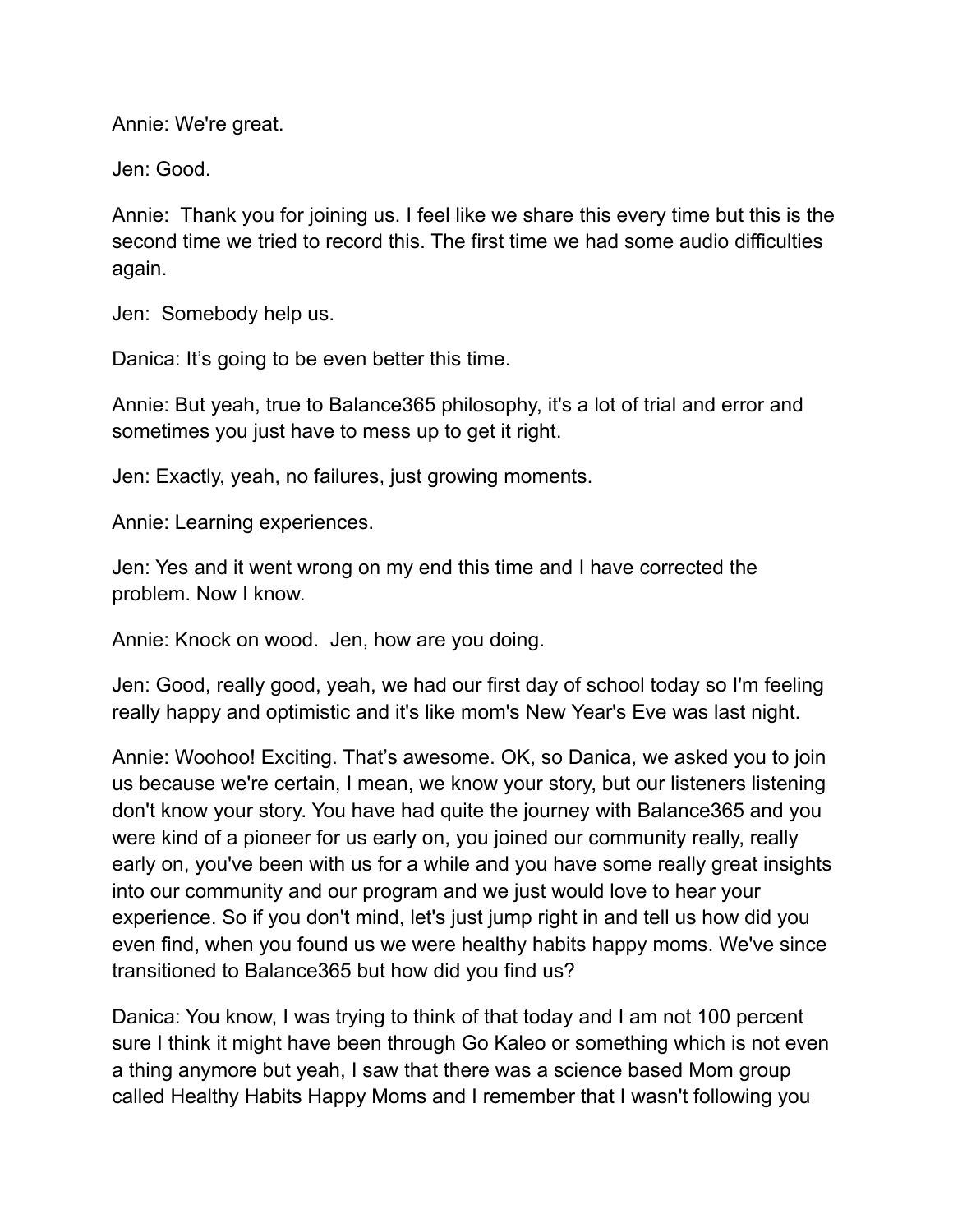guys on social media time and so I quick followed you all on social media, on Facebook and Instagram I think and then I asked to be let in and I think you only had like two hundred members, like less than two hundred members, and I remember messaging Jen and being like "I really need this so, can I get in? Can you fast track me in?"

Annie: Can you tell us a little bit about like where you were at when you joined the program? Like what were you doing? What was your experience with health and fitness and food and like what was your mindset like?

Danica: Yeah I had just left basically left the fitness industry because I was injured and I had a really long ongoing foot injury that eventually I got surgery to fix but it was like a mystery for a really long time. Super disheartening, you know, a lot of doctors told me nothing was wrong with me and I had been working a big box gym, a big gym chain as a group fitness instructor and I always like to say that one day I just looked around and I saw The Matrix like I realize that here are these people that, you know, presumably are setting an example of Health and Wellness and I would see them doing things that were just super unhealthy and I would be like "Man, what is the frickin point? We're killing ourselves working out six or eight hours a day at high intensity. If we're going to be like scraping the apples off our salad or, you know, sucking on fat burners in our duffel bag at a training"

Or, like, I had a friend who told me "Oh, my weight has been stuck for months and I had given up all my carbohydrates and then, like, I finally was willing to give up my half a cup of oatmeal at breakfast and I lost another two pounds." And I just remember being like, "Seriously?" Like this is what where we're doing to ourselves, we can't eat a healthy food like oatmeal?

Jen: Yeah. And doing to other people often in that we see. There's a study done on group fitness instructors a couple years ago and I think it polled about eight hundred fitness instructors, men and women, and sixty percent of the females qualified as having disordered eating tendencies and twenty-two percent of the men did and so, in the fitness industry, it is often the blind leading the blind out there and it's scary because the fitness industry and the diet industry has such a hold on people.

Annie: And I think Lauren, if if she were able to join us, she would say that she was, you know, one of those people and I think a lot of those, myself included,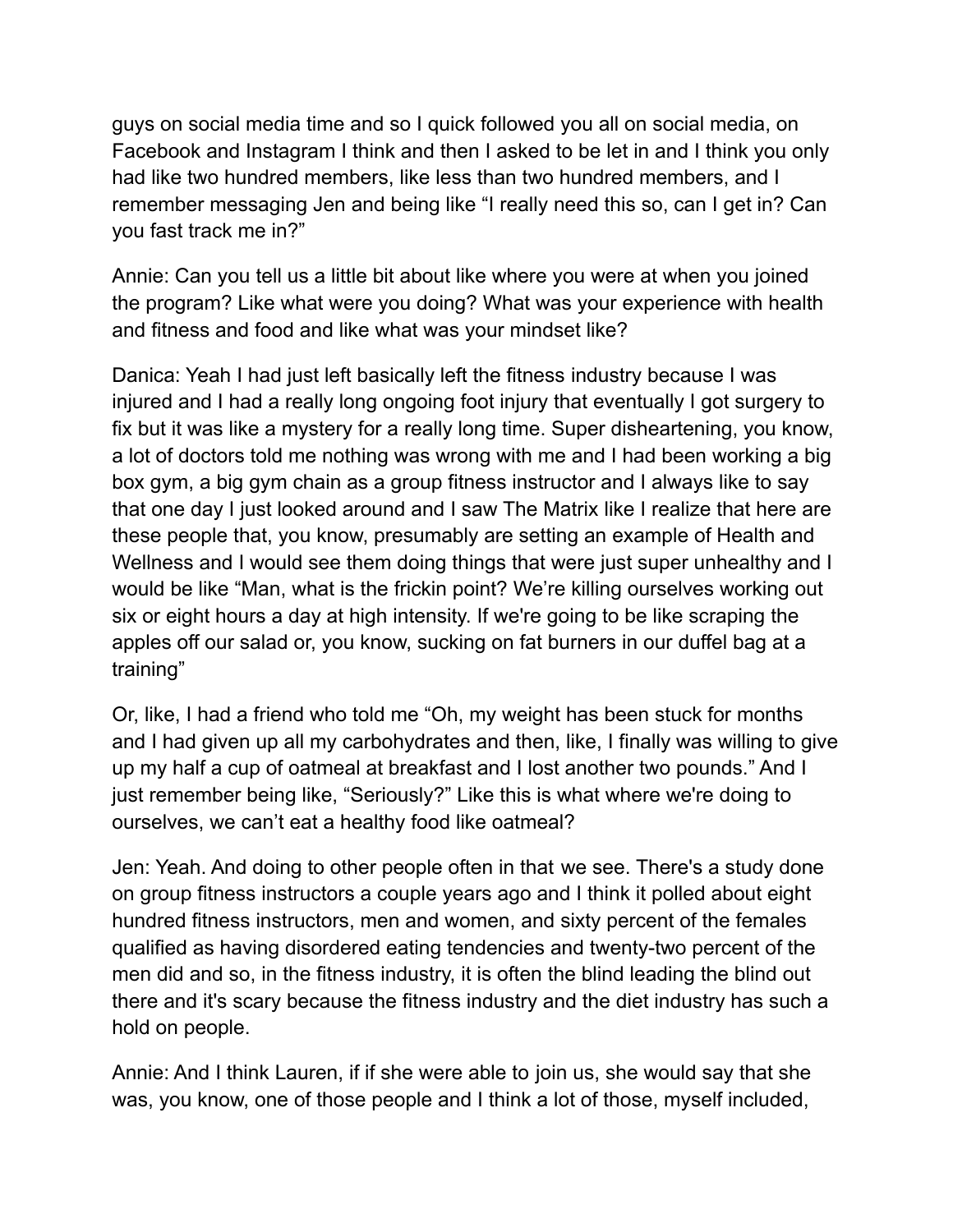enter the fitness industry or the wellness industry kind of seeking their own salvation and it's a way to maybe hold themselves accountable or to kind of stick to their own goals in some twisted way, and so I think it's just really, that's a good point, Danica and Jen, just be cautious when you're taking advice from people in the fitness industry just know that how they grew up, where they came from, their own personal struggles, may all personally affect their bias and the information they're passing on.

Danica: Yeah and as I have gotten older, I've realized that someone's education is a lot more applicable to what kind of a service they can provide for me as a professional than what they look like, so I think as fitness professionals sometimes we can get into a place where we were thinking like our body is our resume and that is just super dangerous because there are a million different factors that can go into what someone's body looks like and, you know, ninety nine percent of them have nothing to do with how well they can teach you to live a whole and healthy lifestyle.

Jen: Right and I think we've said this on the cast before, I mean, our company is called Balance365 but for any fitness professionals listening in, really, what is your job as a fitness professional and is it to not show people how to live healthy, balanced lives? Like really that's the real goal for the general population, right? It's a very small percentage of people that want to you know lean down and be going to like fitness competitions or whatever or are athletes, but for general population how we can best serve them really is by showing them and role modeling a healthy balance with food, fitness, life right?

Annie: Absolutely. So, Danica, you were just leaving the fitness industry, you message Jen and you're like "I need in" and you get in the community and what happens?

Danica: Well, I got super involved right away. I mean, you guys remember. I totally bought in. I love that you guys were evidence-based, that you encouraged mom to be talking about themselves and their own goals and because we totally can get sidetracked by, you know, only talking about our kids and our families and just let ourselves fall by the wayside and so I remember, you know, just a paradigm shift where we're talking about, you know, our own first-person experiences and the goals we have for our own selves and we do talk about our families, of course, it's a huge part of who anyone is, their family, but primarily we focused on ourselves and just the science of living a healthy lifestyle, as opposed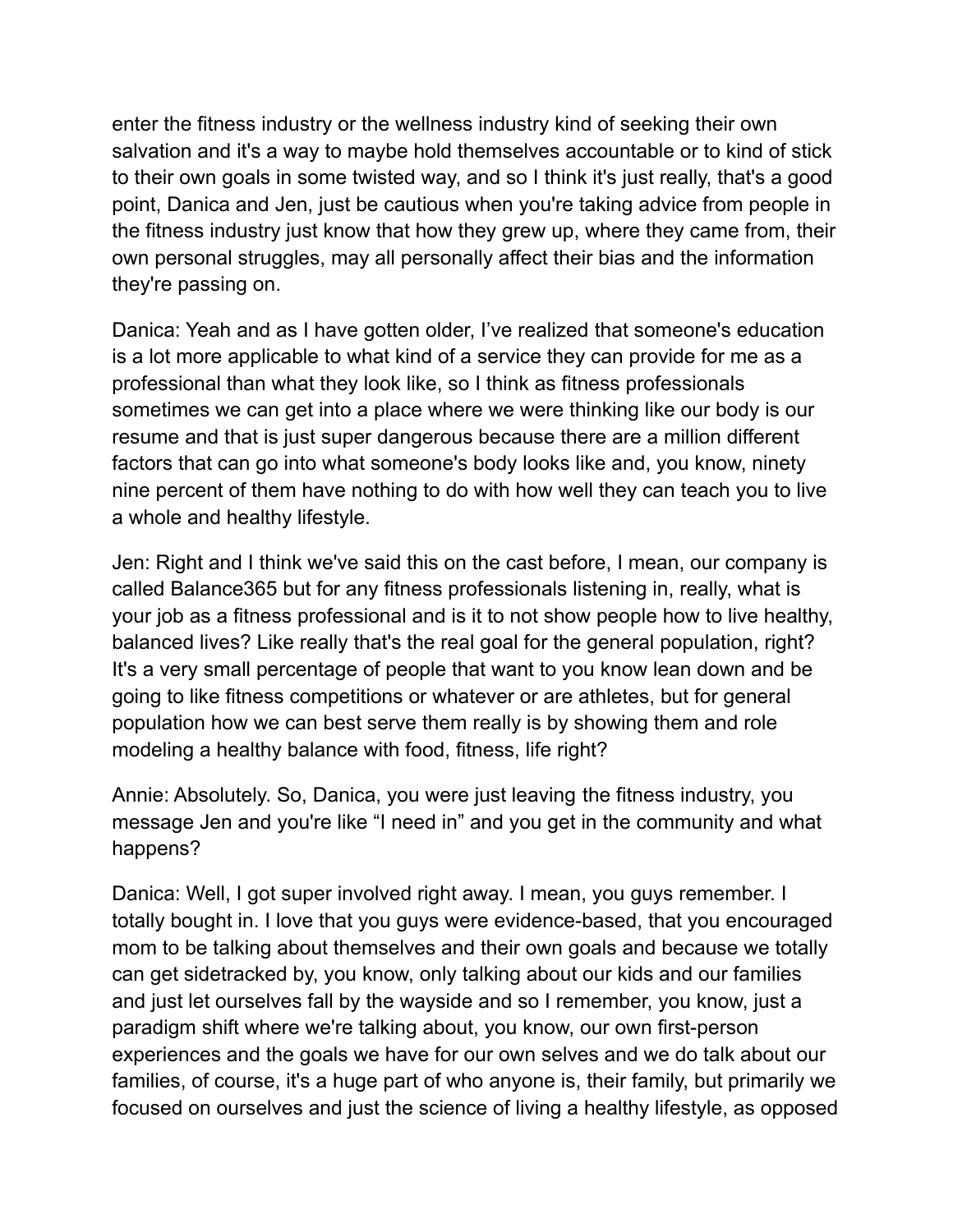to a lot of groups or systems where you just get bombarded with tons of unnecessary supplements or extreme regimens or whatever and I just remember the early days we were doing a habit of the month and just sticking with that for the whole month and the camaraderie of that just being just fantastic and of course I hung out with you guys so much online that eventually I made you give me a job.

Annie: You didn't make us, you just created value for yourself.

Jen: You were just the boss, you were the boss in that group. You were our first employee.

Danica: I was. The first non Jen, Annie and Lauren employee. Back in the day.

Annie: So if what I'm hearing is correct, it sounds like you kind of realized that what was happening or that maybee the route that was kind of before you wasn't the route you wanted to go on and you had already started on some of your own kind of more balanced, moderate habits. And at the time we did have a program called Balance365 but you didn't join right away, you kind of just hung out, right?

Danica: Well, it wasn't even called Balance365 yet and I didn't join until maybe the third cohort of Balance365 which, again, I don't even think it was called that yet but I just remember-

Annie: It's been an evolution.

Danica: I remember talking to you guys and saying like, "No, I don't want to eat less food." Like, I knew that I couldn't up my physical activity level that much because of my injury and I didn't want to eat less because I, at that point I maintained my weight for about eighteen months and I just remember I had never done that before, I was always either going up or down and constantly monitoring it, but I remember at that point I had started tracking a couple, well not tracking, but I had started adding a couple habits like protein and produce, that's what I've always called it, protein and produce.

And I was happy with how it made me feel mentally and how it affected my physical performance because I didn't limit anything so I was eating more calories, I was focused on just nourishing myself. Both physically with food and I guess spiritually and emotionally and just healing from a pretty traumatic experience working in the fitness industry and so I can't say enough, honestly, for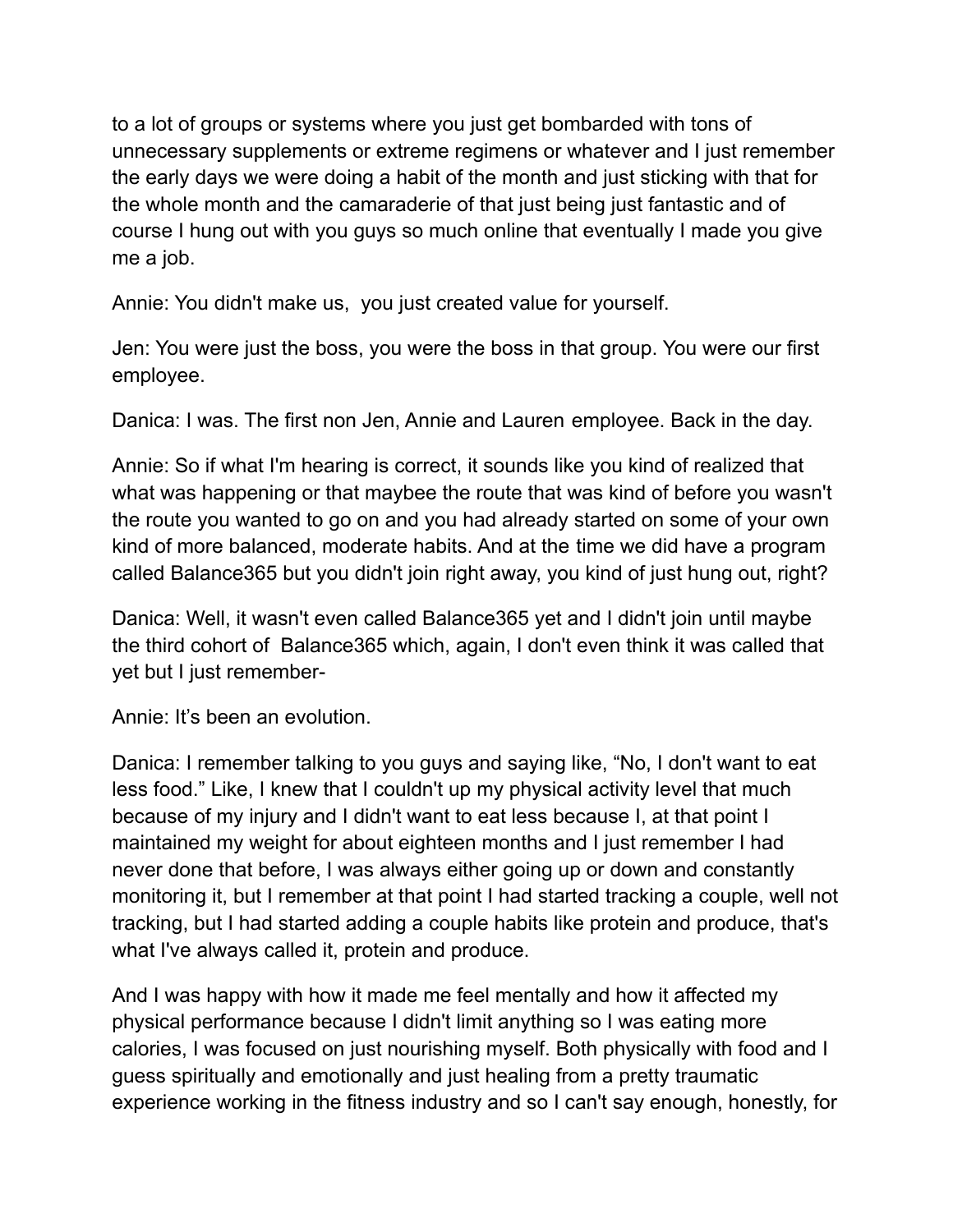spending time, I mean, eighteen months probably feels like a really long time to somebody that wants to lose thirty, sixty, one hundred pounds but it in actuality set me up for such a successful period of my life where I got to learn what it means to be thinking very little about weight loss and my body and to just be focused on living my life.

And so I just remember talking to you guys at the time and and just saying that I wasn't ready, like I knew I wasn't ready to commit to any changes. I was really happy with my lifestyle the way it was and although, in a perfect world, sure, I would have liked to lose some fat, it wasn't worth it to me to make myself spin out mentally if, just to lose a few pounds or to lose the mental gains that I had made and so it took me, what, eighteen months, close to two years to commit to or to be ready, to be in a place where I felt like I could commit to making some changes with moderation and pursuing, I guess, a fat loss goal.

Jen: I think, too, one thing that people don't talk about enough, but us at Balance365, we consider weight maintenance a win. Like for a lot of women that's a huge deal, if your weight is going up and down and up and down and you go through a long period of just maintaining your weight, what that means is you are eating to your energy needs. So you're probably, you know, we hope, you're getting more in touch with your hunger cues, your satiety, to use in everyday life, you're eating to almost the exact amount of calories that you need without, you know, tracking, without obsessing over it.

And that's a big deal and I would say for a woman who has gone up and down quite a bit throughout her life, fat Loss probably isn't, may not be, a realistic goal as your first step, like a more realistic goal as your first step may just be, "Hey, whoa, pause, let's just see if I can maintain this weight for a while"

Danica: Because your body does not want to lose weight

Jen: Right.

Danica: It is hard. Or fat. Because that's just not how we are wired, you know, biologically. I mean, so it is just so much more reasonable. And you're still ahead if you maintain, you're still ahead if you had gone overboard, real gungho, lost twenty pounds then gained forty and you're worse off than where you started and you have the additional shame of feeling that you failed at something that you set out to do.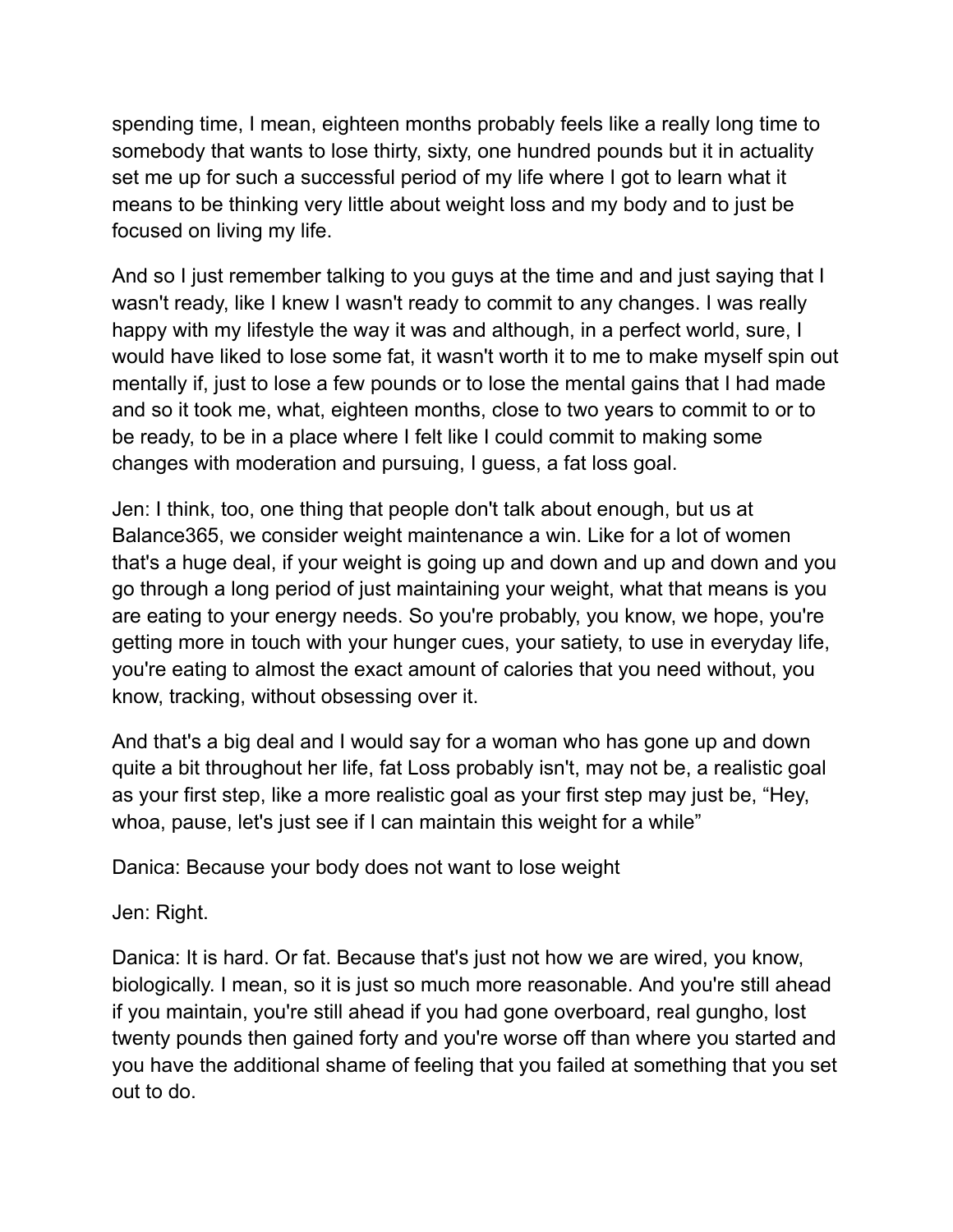Jen: Right.

Danica: Which is just so mentally damaging.

Jen: right. The other thing, Danica, I remember you talking about this, because I remember that period when you were like, "No, I'm in maintenance mode" and you felt good about that, which is great, own your choices, we love it, that's all we want for women, but I remember you saying that you learned in that process the benefits of learning to love your body at a higher body fat percentage than you prefer. Do you want to talk about that at all?

Danica: Oh, oh, totally and not even just my body fat but I was at a point where I was limited to what I could do because I was injured and then I had surgery and then I was recovering and so just getting over some of my, like, I guess, ableism tendencies and propensities. Being able to appreciate the things that my body could do even when it couldn't do, you know, anything I wanted it to do, like would I like to have gone for a run? Sure. But I wasn't able to do that but I still could be thankful for, you know, strong arms to lift up my children or the ability to, I did start lifting heavy during that time, heavier, I guess, like I learned to deadlift during that time.

And just being able to find forms of movement that met me where I was. Like I remember when I was working in the fitness industry I would have told you that I had no upper body strength. But once I started eating an appropriate amount of calories for my activity level and I started really paying attention to what was happening in my body, I realized, like, that was just a limiting belief that I had expressed in myself, there was no "I have no upper body strength", you know, that was a myth that I had believed about myself and so it was a time when I learned so much about my body, particularly about appreciating and loving my body for what it could do and even just achieving body neutrality and not focusing on aesthetic.

So not focusing so much on what my body looked like, but on what it allowed me to do. I can remember talking about in the group, I can remember our first gratitude journal and talking about, like, this is the body that allows me to hug my child and this is the body that allows me to be with my husband. This is the body that allows me to experience the ocean, that allows me to experience warmth and seasons and temperatures and all the things that I love.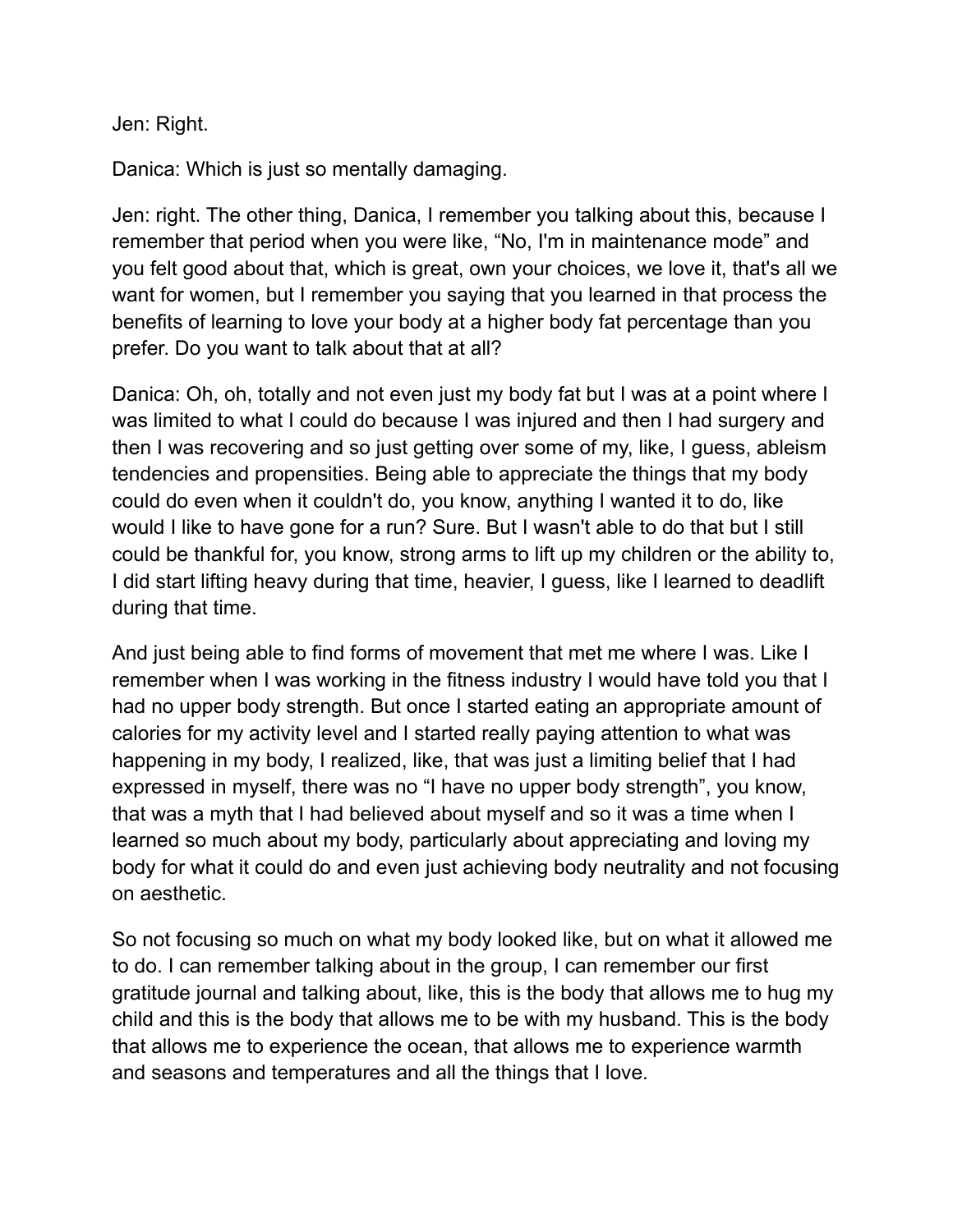Jen: Right, just getting touch with your senses. It's beautiful. Do we want to move on and talk about your Balance365 journey?

Danica: Sure. So I feel like it's kind of in two components because I first did Balance365 and on the very first habit I had, like, such incredible success it really, it was the only habit that I managed to get to stick for about six months and it was all I needed. I experienced pretty rapid fat loss at a reasonable pace and really only from changing one thing, which is that I went to three to four meals and no snacking.

Jen: Right and I was going to say to anyone listening and to go back to previous podcast, understand that we don't do rules, we do guidelines, and one of our guidelines in Balance365 I think we talk about in Balance365 Secrets and another podcast we have about Four Nutritional Mistakes You Might Be Making and so we do guidelines and what we're trying to do is shift women away from grazing all day because, just like fine print: we're trying to help people get in touch with their hunger and satiety again so when you eat less often but larger meals, you can just get in touch with your internal signals better and be able to self regulate with food and it can be a really big game changer for some women, especially those who are grazing quite a bit or eating between meals.

Danica: So I am remember pushing back on that, it was the very first habit because back then we did them one of the time, we didn't even get them all at the beginning we just got them one at a time and I can remember really being resistant to it and talking to Lauren and her being like "OK just try it before you freak out" and I was like. So I did and it was just enormously successful for me, personally and getting in touch with my hunger cues and then, we, I had experienced secondary infertility and then we had been trying for quite a while to get pregnant and during that time I got pregnant again and then I was super sick for my whole pregnancy. I didn't gain any ground. Sometimes we talk about that, my husband is a marine, and sometimes we talk about periods where we gain ground and periods where we're just like holding the line.

Jen: Which is life.

Danica: Yes, right, and so I didn't gain any ground during my pregnancy or even earlier postpartum. My son was born, my youngest son was born in August of 2017, same as Lauren, and they have the same name.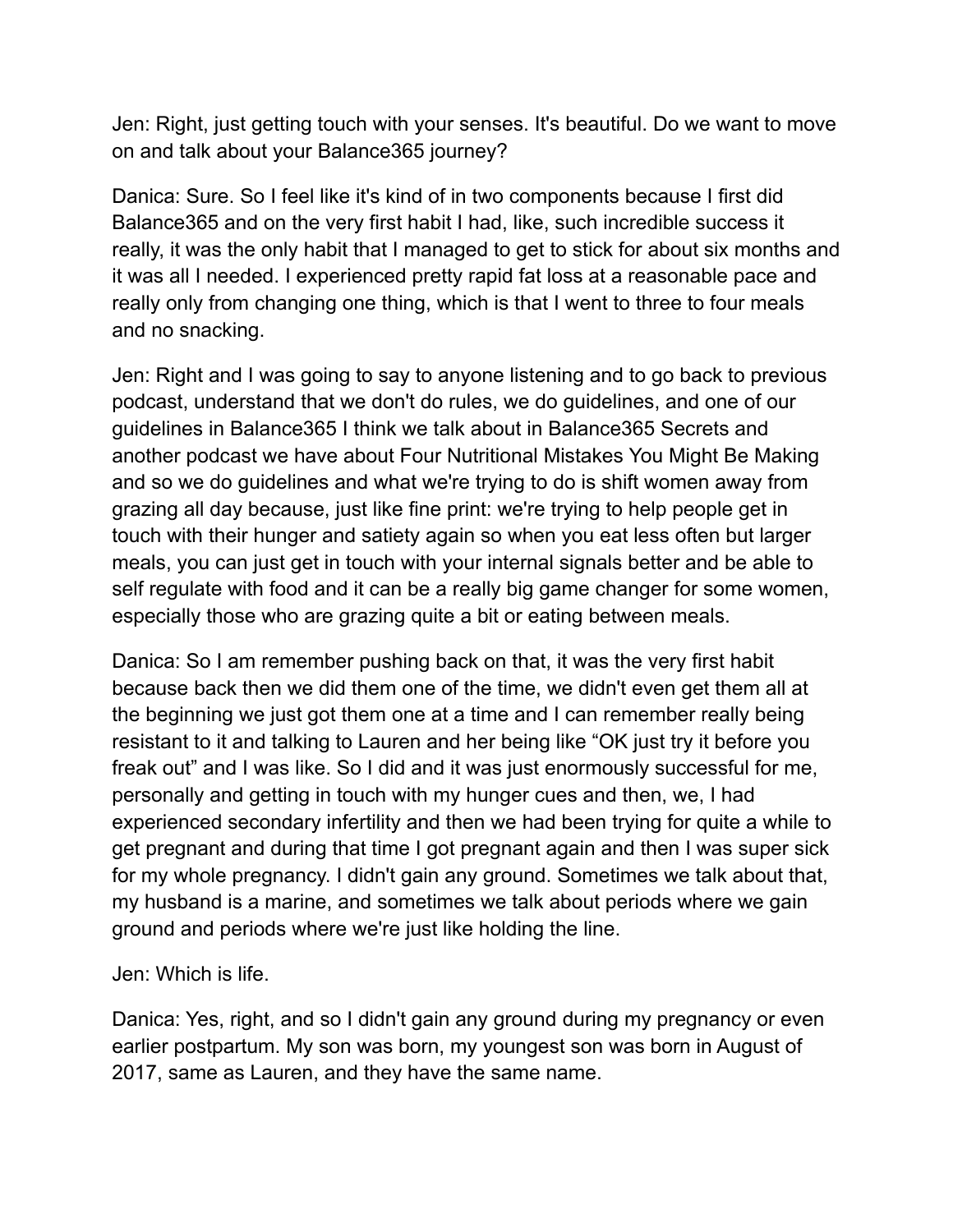And I don't even know what I weighed, like I didn't keep track of it, I didn't worry about it, I was just trying to build a healthy baby and keep myself strong as possible. I was in physical therapy.

So he was born in August, I'm pretty sure I started the postpartum program in September and I was still seeing my physical therapist and she helped me so much to adjust the program to my personal needs and so I really recommend anybody to see someone if they can and then use that as a supplement.

And then I just started again in November. I stepped on the scale one day and I thought, "Man, I just feel totally neutral about this number, I feel completely neutral about my body and I'm ready to start experimenting on myself again, like I had such a foundation of maintaining my weight for quite some time and knowing exactly what that took.

Knowing that any changes I would make going forward I knew I wanted them to be completely sustainable and nothing crazy and so I did start making some small changes, mostly just a lot of asking myself like "Is this worth it? Is this donut worth it? Or is this beer worth it? Is that and how does it make me feel?" Just a lot of paying attention to how food made me feel, how drinks made me feel and deciding how I want my life to look.

So I mentioned in the previous recording that one of the things that got kind of pushed out was a lot of my beverages with calories because I live in the desert and I always feel like I can never get enough water and so just in listening to my body and realizing Ineed probably more water than somebody living in, you know, Des Moines.

Because I live in Las Vegas and so some of my other beverages have just fallen away because I have just realised I feel better drinking quite a bit more water.

Jen: And just back to the donut thing real quick, since we are all about moderation, sometimes the donut is worth it, right, sometimes the beer is worth it and sometimes it isn't. Yeah it's up to you, right?

Danica: Right, yeah, I love that because I mean, I'm a grown up now and when I was in my twenties maybe I wanted somebody to tell me, you know, a list of foods that I could and couldn't eat and now as an adult, a full-fledged thirty-something adult mother three, I just know that I don't need anybody else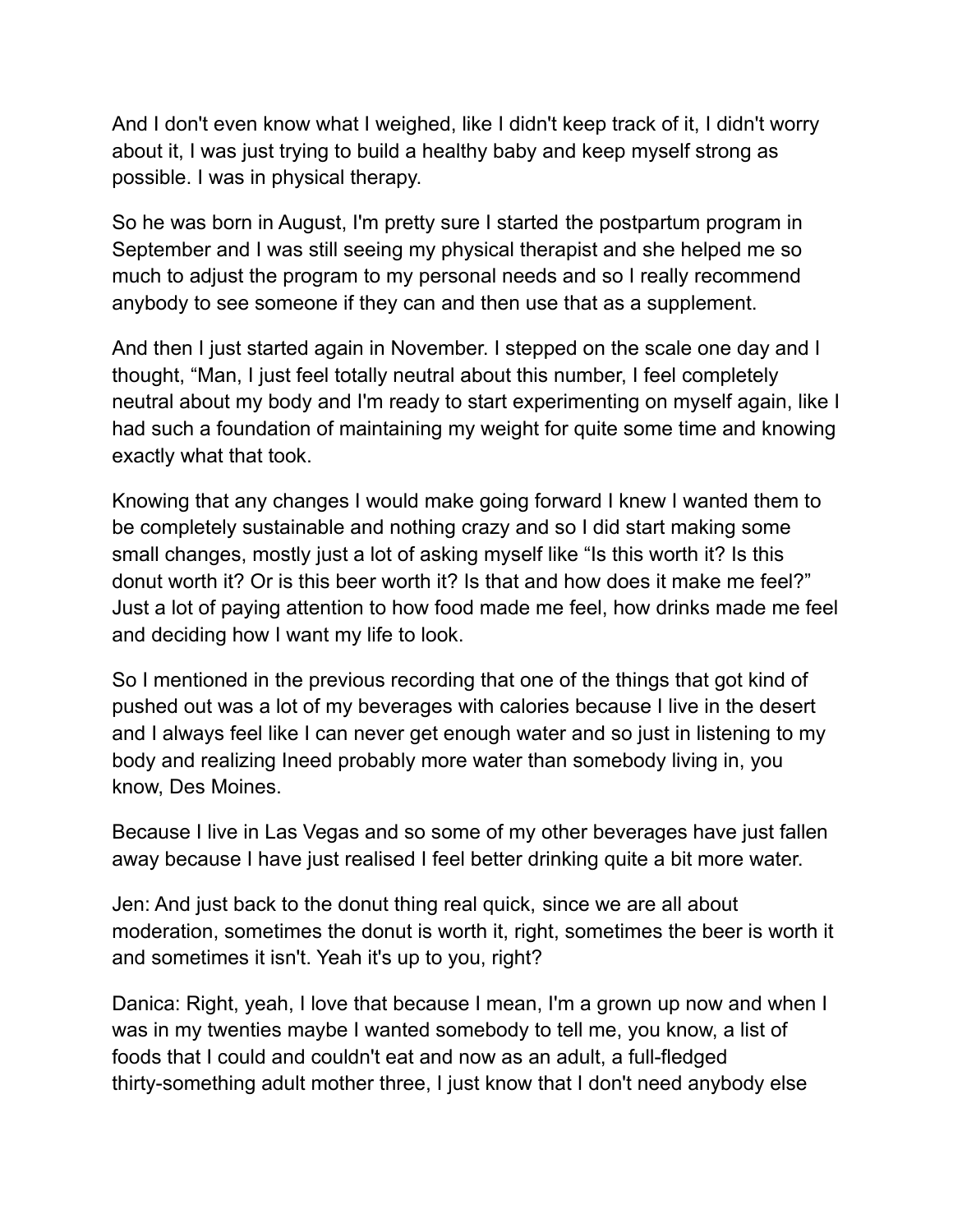exerting that authority over me and my body. That I have the body autonomy to say, "Yeah, that donut is one hundred percent worth it." And so like one of the things that I always say is, "If it's not really good, it's not worth it to me" because I just don't need, there's so many sweets or so many treats out there and most of them are probably mediocre and I really only have time for the ones that are really delicious so.

Jen: That's awesome. And one habit that you got quite serious about and why we really wanted to actually bring you on the podcast was you had sort of a big foundational habit that you finally tackled that ended up affecting all of your other habits that has led you here today, which is basically ten months into a really substantial weight loss journey, right?

Danica: Yes, so in November I started tracking and feeling just super neutral about my body weight and since then.

Jen: Sorry, Danica, tracking your weight.

Danica: My weight, OK, not my food, my weight and since then I've lost fifty pounds. So I think it's, did you say it's been nine months? I'm not even sure.

Jen: Is it ten months? November and then September. Yeah, so it's about, so we're looking at about five pounds a month, which is really quite reasonable and I'm sure you had spurts and stalls and all of that is very normal in any fat loss journey.

But the point being that you did it and you did it over ten month and you feel it sustainable and it's something that belongs to you forever, you don't have to hold onto it real tight and micromanage it and as people often do, who are dieting, you know, there's just so much fear around when am I going to gain this back, right?

Danica: Right, yeah, I mean, the biggest change that I have made is that I completely overhauled and changed my relationship with sleep and there, I mean, a year ago I would have what I would have scoffed at that idea that it can make such a big difference but I have always been a terrible sleeper. My kids have all been good sleepers so it's all one hundred percent me, I can't even blame my children.

But I always feel like I need to be constantly calculating my value based on my productivity and so to me that always means if I can stay up a couple hours after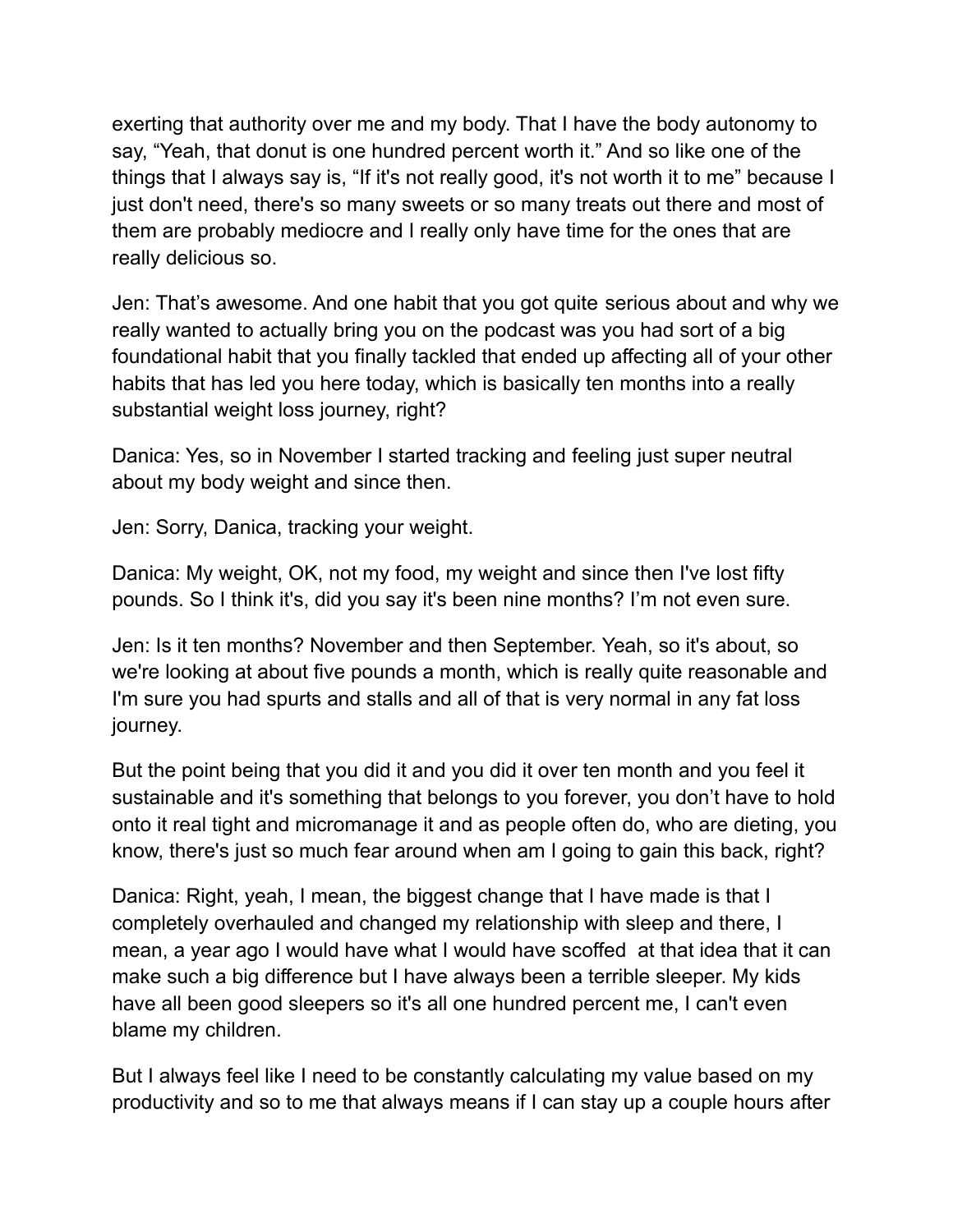everybody else is asleep and get a bunch of stuff done then that will make me better and more valuable and so changing my emotional relationship with sleep where I can appreciate the value of it and share sleep when theoretically I could be doing something else and see it as a productive activity and not as a waste of time has just changed, honestly, my entire life.

So, yeah, I think that that is what has enabled me to feel like I am sacrificing very little to lose that five pounds a month or whatever I don't feel like I'm sacrificing anything because, I mean, I can remember, like, back in the day when I was just first starting to learn about all this stuff, I can remember hearing someone say that the best thing that you can do is sleep for your metabolism and for your diet.

And just, I can remember scoffing at that idea and so maybe there is someone who will be less in the contest and just scoff at the idea that well, "You don't know me, I have this much weight to lose." Well, I mean, I lost 50 pounds and I feel that I have sacrificed very little to do that.

Jen: One thing, I think, too, like you know, we're, again, an evidence based company, we strive to be an evidence based company and fat loss is still a calories in calories out equation but it's really how sleep affect your behaviors and your hormones and your energy and that's why it can be such a strong foundational habit. It's really hard for us, so sleep is a habit in Balance365 that we talk about and we really encourage people to work on because it is very, very difficult for me and I do not feel right telling a woman, you know, maybe a sleep deprived postpartum mom that she just needs to do more to lose this weight, right, they actually need to do a bit less, and they're just so burnt out and so what sleep does is provides us with more energy during the day.

There is evidence that shows people who are chronically exhausted have their hunger signals are stronger, their satiety signals don't work as optimally as they should so it really is just a path to eating more and then not moving whether that's you just don't have the energy to exercise, or you just don't have energy period, so it's hard for you to get off the couch and move from the living room to the kitchen.

Annie: I read a study just recently that showed that the cognitive decision making abilities of people that were sleep deprived were comparable to people that have had two alcoholic drinks, so it's like your ability to like, "Should I do this, should I not?" like, I mean, should I exercise after two glasses of wine? I'm guessing that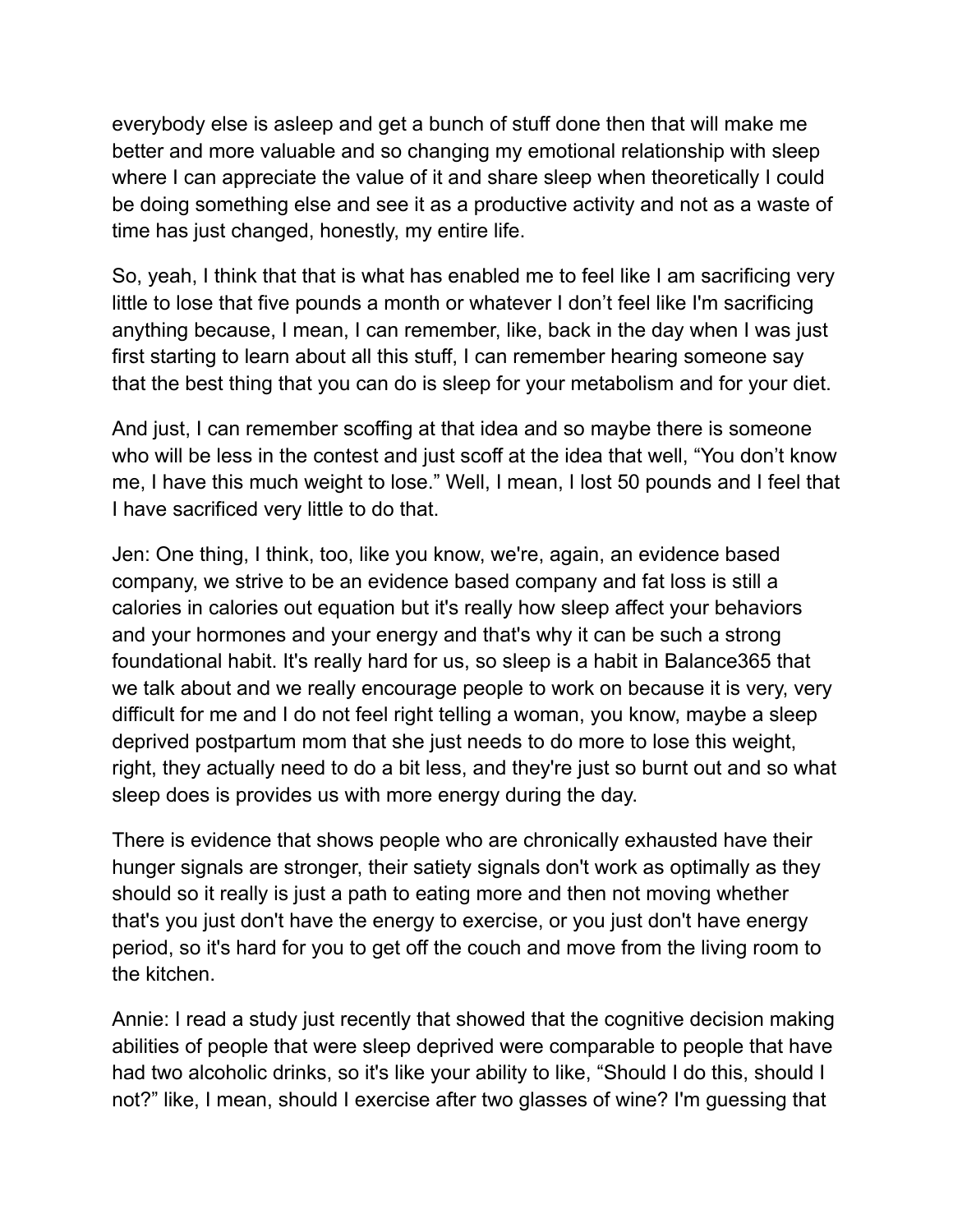answer is probably going to be no. You're just exhausted at that point and that's why they're such snowball habits, our cornerstone habits, because they do have this like domino effect on the rest of your day.

Like you have more sleep, you have more energy, your decision making skills become better. I know, personally, when I'm tired, I cannot keep my hand out of the cookie jar, or the cracker box, or the chip bag like I'm constantly searching for, like, food as energy, like, maybe if I eat something, I'll feel better. I'll feel a little bit more energized.

Jen: So most people are going to crave sugar when they are tired and that is normal and we have a blog post about it called Five Reasons You're Craving Sugar and if you're tired and your body needs rest and sleep to restore and you're not giving that to your body, it will search for energy in other places, which, for human beings, is simple carbs, typically, so you will crave all of those high energy, high calorie snacks, usually.

Annie: But what do most people do? They say, "No, I need to cut out sugar" versus "I need to sleep more."

Jen: And then I will crave sugar less.

Annie: Yeah and Danica, I think we probably cut you off before you got to this point.

Jen: Yeah, she's just nodding now, you know, it's just Annie and Je interview. It's about our life.

Annie: But this is not like, a sleep habit is not something you fix in a week or even a month, because after a month you have shared that you were still kind of like, "I'm still kind of tired."

Danica: Oh yeah, I mean so I actually had heard on a podcast that if you go one night where you sleep less than, I think it said six hours, which for me was a good night, like that would be like my maximum that I had, I would never sleep with six hours and they had said it was another science one, not a health one, and they said if you sleep less than six hours that that sleep deficit will continue to affect you cognitively for seventy-two hours and so and so it's not even just like you make it up the next day, it's an ongoing thing where you get into such a sleep deficit.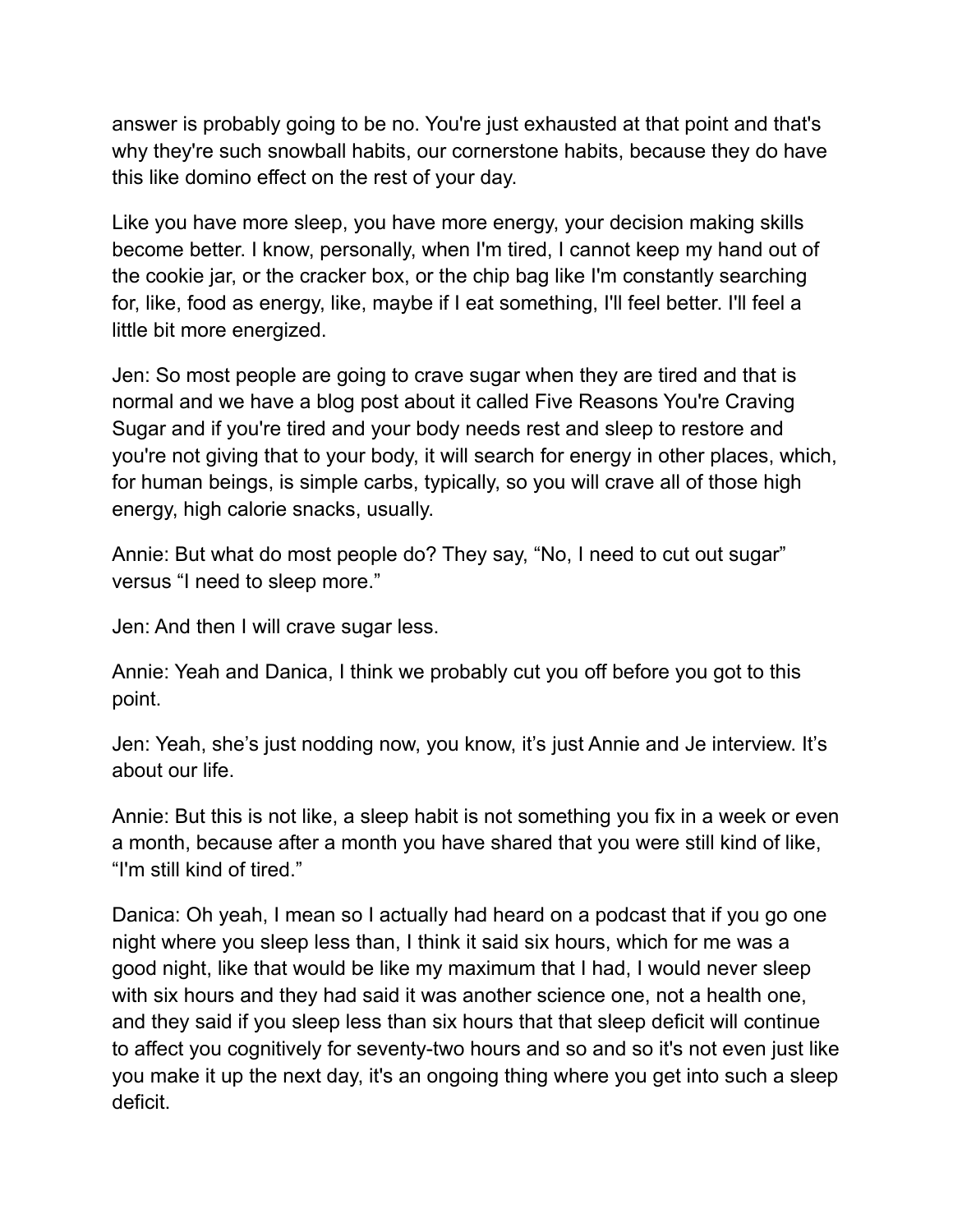So I found that my first commitment was to go to bed before midnight, which I knew, like it seemed almost laughable to commit to that and I didn't want to tell anyone because it seems so stupid, but it was really hard for me I never went to bed before midnight, I was always up super super late and

And then up early you know around six probably for my kids and so just committing to trying to get that six hours of sleep minimum every night it was a pretty big undertaking, but doable, which I think is the best kind of, that's one thing that I have always taken away from Balance365 is the best kind of goal is when the only challenges you a little bit, it feels totally doable.

And so, yeah, my first month I committed to going to bed before midnight and I remember at the end of that month just thinking "I am still so frickin tired." If anything, I think I noticed it more, right, because it was on my mind more and so and I remember my husband saying like, "OK but you're still only going to bed at midnight, maybe they're still room for improvement here, like before you throw it out."

And so, since then I've done a lot of things to improve my sleep hygiene like limit screens before bed which, again, I know if anybody is scoffing at that right now, I know what it is to feel that way, I absolutely felt that way and the best thing I can say is just experiment on yourself for a month, just give it a try.

The worst that can happen is that you miss a few emails in the evening or some Facebook updates and they will still be there in the morning and so yeah, I cut way back on caffeine, I increased my just care for myself in the evening. I do more tea and baths and less Facebook and caffeine. I try to wind down.

Jen: It sounds like you actually shifted your definition of self care, which we try and talk to women about this a lot, because we you know you see a lot of posts that are like you know did X.Y.Z. you know, self care for today and certain activities having a law of diminishing returns in that you aren't, it's not always self care. It can often, I mean it might be to start, but then it crosses the line into numbing and you're actually just like numbing and you're going through Facebook and you're not dealing with your life.

Making change from place to self care is hugely important and being able to be self-aware and assess what self care is and when it's just not self care anymore and then it's just distracting you from living your life and actually taking care of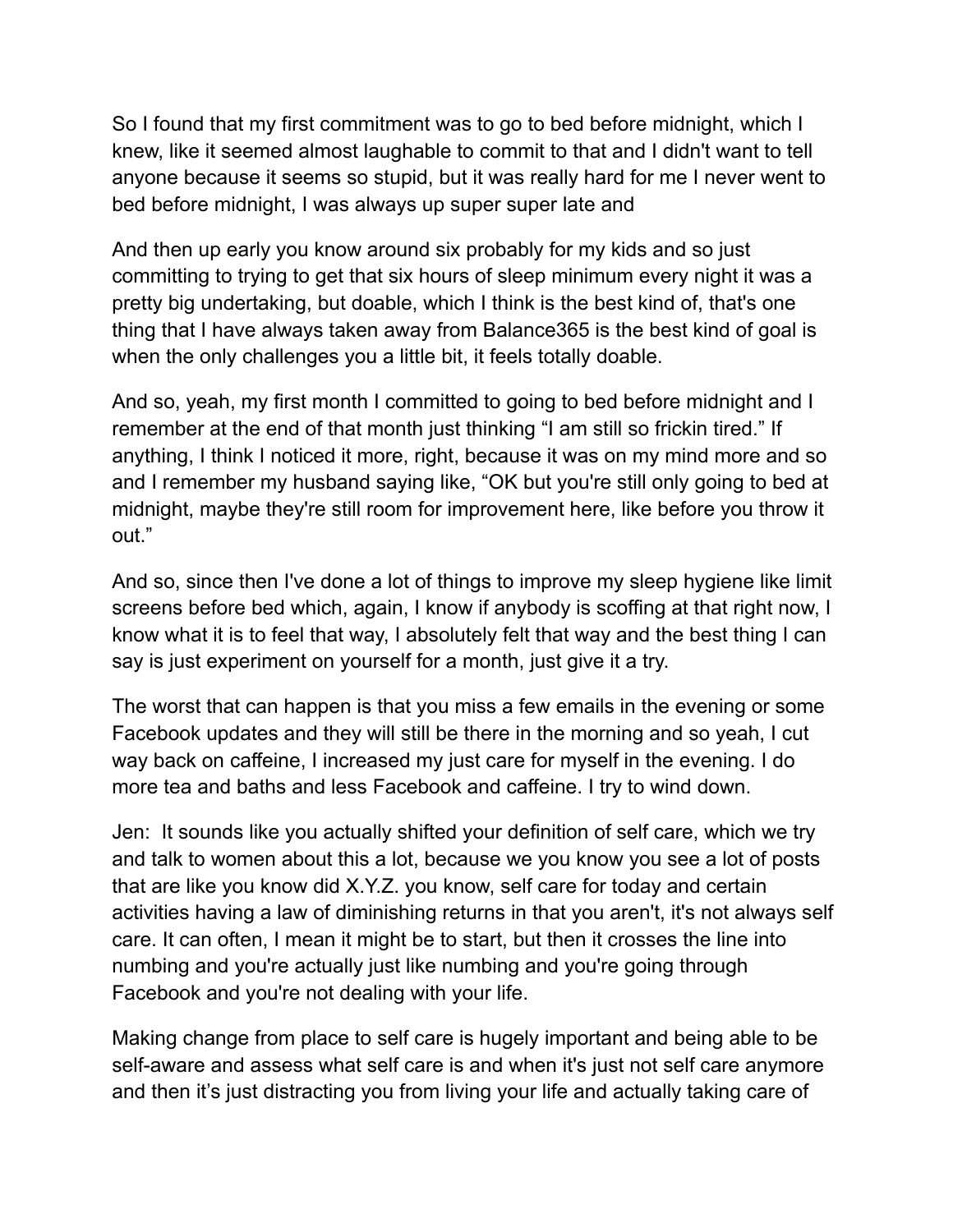yourself. That is so important. It sounds like you had a real mindset shift there too, which is great.

Danica: Yeah, so I mean I we talk about hunger cues so much in Balance365. I had so much shame around my fatigue cues or my tiredness signals where I would not allow myself to just go to sleep if I was tired. Fatigue was always like and, I mean, to me it's kind of like, sometimes we'll say in Balance365, hunger is not an emergency and for me, fatigue felt like an emergency.

Fatigue, my reaction to it was to have some caffeine, I was on the pot a day program. I always like to joke of coffee where, you know, the second I felt tired it, just when it could have occurred to me to rest my body and give myself that care, even though I would do that for, I would say, for my friend or my child, that if you're tired, you should rest. But I would not have done that for myself.

Jen: And we had talked about this earlier, so we should definitely cover it again because it was so great but for me, personally, I had to start really thinking about how if I was even treating myself even remotely close to the way to treat my kids, like, you know, I try to make sure my kids are outside every single day getting fresh air. I try, I don't let my kids stay up till midnight watching Netflix because they're "stressed".

They have bedtimes and they go to bed. And we work on having good sleep hygiene with them and they have a good breakfast and you know and they get outside during the day and that's something that really clicked for me and it was like, "OK, come on, like, is being a grown up just does that mean just pushing away all those rules or you know what I mean? Or does it mean taking care of yourself?"

Because I think some of us get stuck in this rebellious stage, we just get stuck there our whole adult life and we're not doing that no one's telling me, you know that I'm a grown up." But really, a grown up should be taking care themselves, right, just as well to take care of their kids or at least having some mindfulness around it.

Danica: I think earlier we called it parenting or momming your inner child.

Jen: Yeah, Mom yourself. Yeah, you've got to Mom yourself sometimes. Go to bed.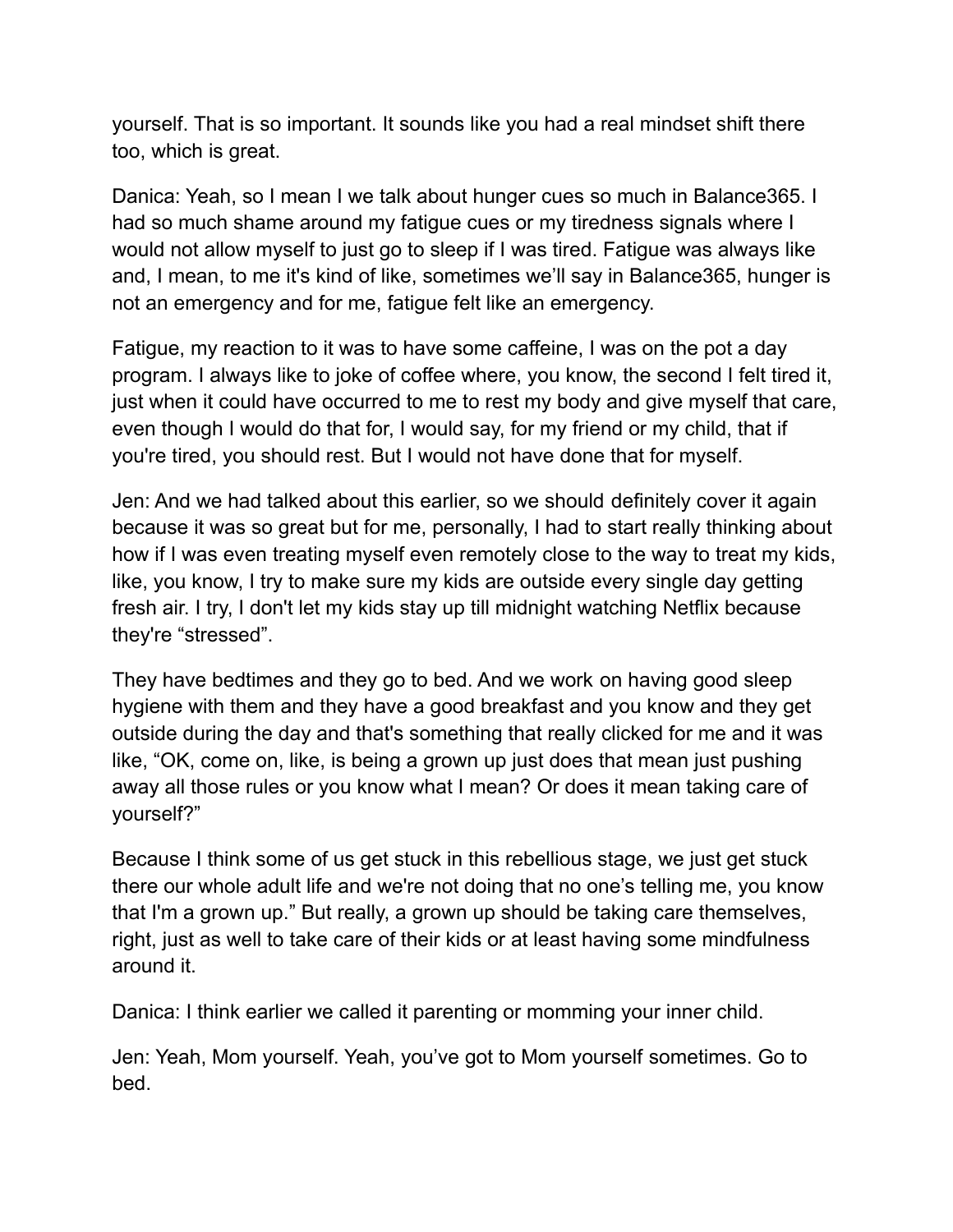Annie: Yeah. Well we talk about that when we are building our plates, you know, I wrote one of the first blog post I wrote for our company was essentially about why we kind of have strayed away from meal plans and it's not that we don't want to just tell people what to eat but it's that we want to prove to people that you already have some really good knowledge, you just need to put it into place, and you know, I think mothers are the perfect example because most of us, when we build a meal for our children, I have veggies and fruit and protein and a good source of carbohydrates and some moderate fats and they're not consuming, you know, too many diet sodas or lattes or sweet treats in moderation but yet when we ask we've had to do this for themselves they're like "I don't know what to eat" and it's like "Yeah, you do, you can do this."

Jen: Yeah.

Annie: Yeah, so Danica, as a result of these changes you lost fifty pounds.

Danica: Yeah.

Annie: That's quite a haul.

Danica: Yeah, I mean, I never would have, I mean I'm not the woman who loses weight while breastfeeding or that, you know, the weight just falls off or anything. So, yeah, just moderate changes. I don't know, I feel like sometimes it's hard to say to people, because, I mean, we talked earlier about how sometimes people ask, my husband has also lost a substantial amount of weight, and so sometimes somebody will ask us about it, and and then they will argue with us about it and so Steven will say, "Oh yeah, I'm just, you know, eating a little bit less and moving my body a little more." And they'll say, "Oh yeah, but did you give up carbs?" or "Oh yeah, but are you doing keto or whatever, you know, whatever trendy diet they have their-"

Jen: Because they're looking, because honestly, the vast majority of the population is still looking for that lightning bolt, they're still looking for the secret, the answer and-

Danica: I think people want it to be easy but the truth is it may feel fast but it isn't easy to go on a super restrictive diet. It's miserable, I mean everyone I know who has been on a diet in the last year and I always, like, hear them complaining and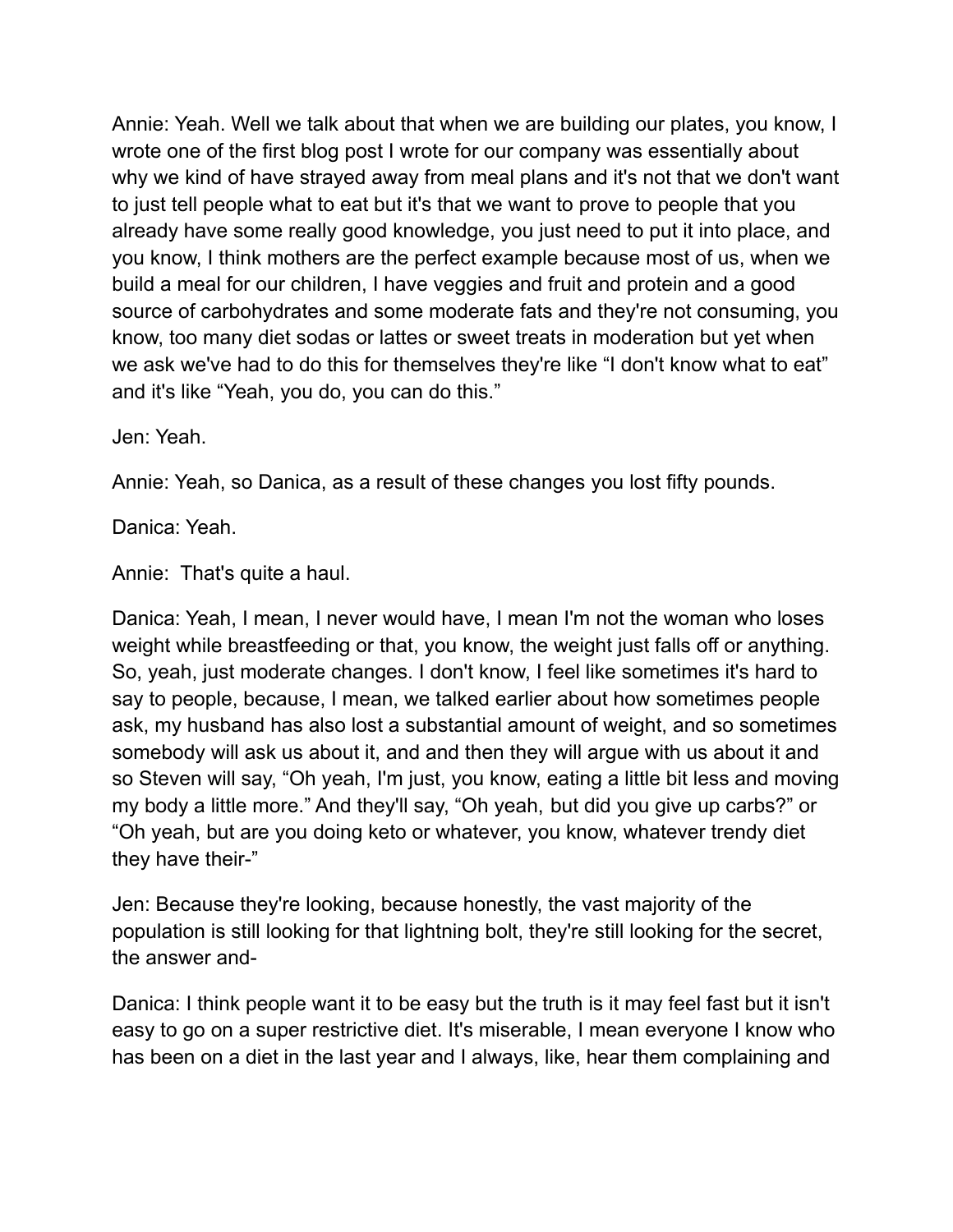they just seem miserable and it's really sad. I feel like, you know, I lost 50 pounds making moderate but very consistent changes.

So, I mean, you can't have both when it's like, you can't make moderate changes but then only do them, you know, less than half the time or something, you know, because that's not really making a change. If nothing changes nothing changes but if you can think honestly about the changes that you're willing to make and the changes that you're not willing to make and then very consistently make those shifts then it just, it doesn't cost that much, like, especially if you're thinking about what makes you feel good in your body.

Jen: I think a lot of people, we know they get tripped up in consistency but we also know, and I mean Balance365 is about habit change, right, so it's, we know you get to that point where your old habits flare back up and you want to follow those old patterns your brain is telling you to, it's innate, like it really is nobody's fault, that's just what's happening, and lately I've been as I'm counseling different Balance365 members about this, I'm trying to say, "Hey, look, like just take the emotion and the judgment out of it and understand that that's your brain trying to follow a very deeply ingrained habit that you have and now we can change that habit."

And for people interested in changing their habits and learning more about this, we have podcasts on it Habits 101 and How to Break a Bad Habit and so and if there is something to say, you have to stick through that hard time when your brain is trying to get you to do the old pattern, you have to stick through that and say "No, this is my new pattern" but just take the judgment and the emotion out of it and "This is going to be my life now."

Like, you know, Danica, you, I'm not saying that you should do that if you're miserable, but Danicaa, you know, you tried three to four meals, it was working really well for you and you were able to say, "You know what? This is going to be my life now. This is going to be the way I eat. This works really well for me and I have seen the weight loss results that I was, you know, looking for, hoping for, whichever it is."

Danica: So If it had made me miserable then that wouldn't have been worth it but it didn't, it was perfectly fine and it worked and that is the key, where you are experimenting on yourself, there's no rule that you have to follow in Blaance365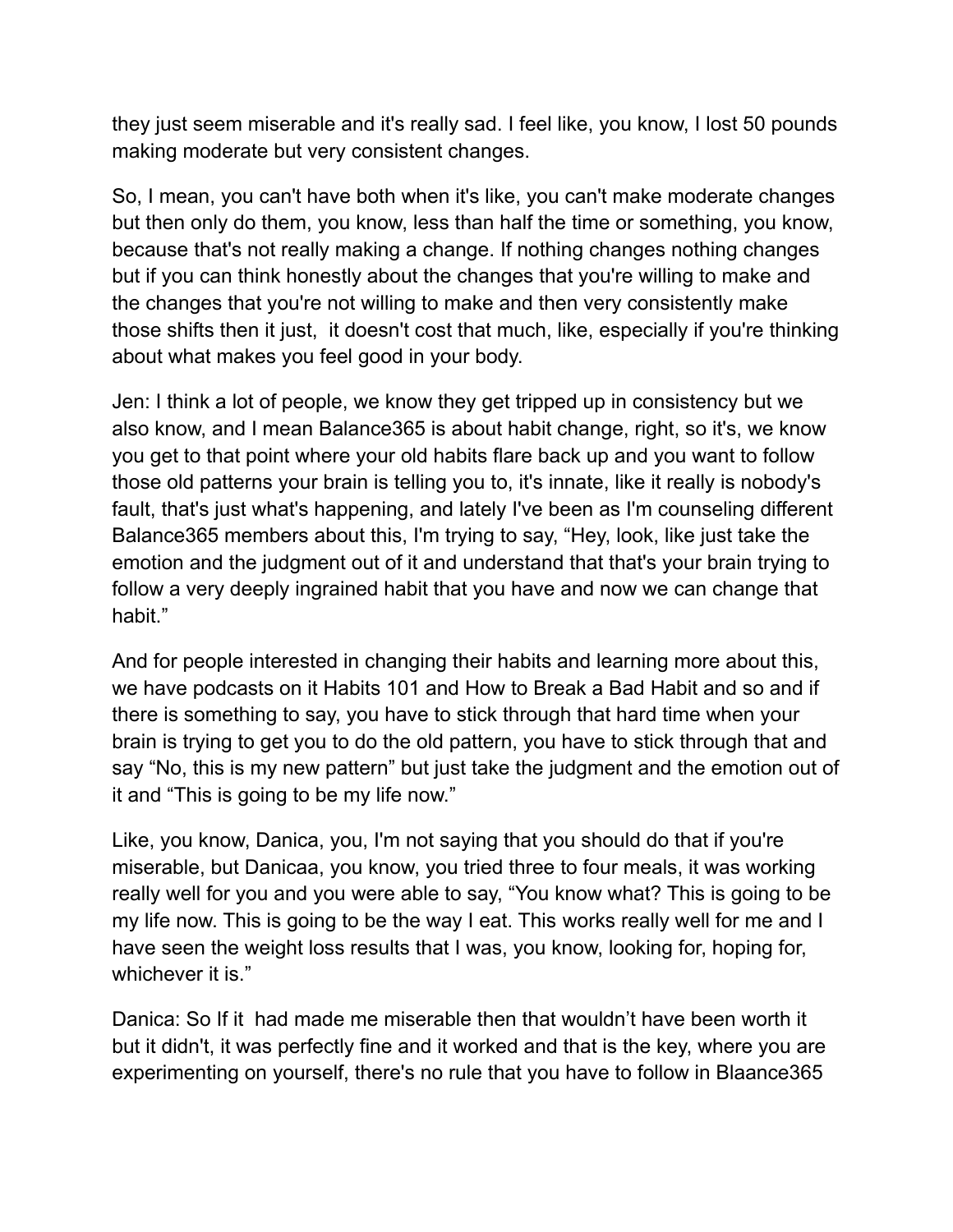and so, you know, if you try something and you hate it, like maybe you'll cycle back around to it, maybe you won't.

That is kind of how I felt about sleep is that I had sort of made motions toward it in the past and sort of half-heartedly maybe tried a sleep goal and until I was really ready to commit to it and realized that it was it was probably really holding me back, it didn't work until the time was right it wouldn't work for me right.

Annie: And I think that's just such a great place to be, I mean, to me that feels like freedom and peace, that I'm able to make choices about my body without judgement and shame and, you know, I can have this sort of air that's like, "Yeah I could do that but I don't want to and I'm totally at peace with that" or "Yeah, I want to do that and I'm going to do that and it doesn't affect, you know, how I feel about my body or my goals, you know, or the rest of my life in general, it's not like this moral ethical decision." It's just like running science experiments, like I have a hypothesis this might work and I'm going to test it out and then keep what does, tweak what needs to tweak and then keep it moving. It's just an evolution.

Danica: That's what sleep has done for me too is that it has allowed me to stay more mindful and centered in my experiences, more in touch with my senses, like you were saying earlier, Jen, because when I have gotten well rested over the past few months and I know what it's like to wake up and not feel like I got hit by a truck, then I don't feel like I'm just coping through the day and reaching for sugar. I feel like I can have the mindfulness to say, OK, you know like earlier, "Is this donut worth it or is is not worth it?" and just be at peace and not like longing for the donut, you know, it's not the siren call of the donut anymore it just kind of objectively be like "OK, do I want this donut for real or am I just reaching for it because it's here?"

Annie: Absolutely. Danica, you shared so many great insights and takeaways already but just kind of wrapping up here, if there was a listener that was thinking about joining Balance365 or even our free community, those who may be on the fence, do you have any advice, words of wisdom, encouragement that you would want to share with them?

Danica: Yeah, I mean, do it. In all honestly, I mean, I don't think any of us want to, I know you guys don't want to push anybody into trying commit to or make a change that they're not ready for, so I would say the very first step is to just be honest with yourself and think about your life in terms of "Am I ready to make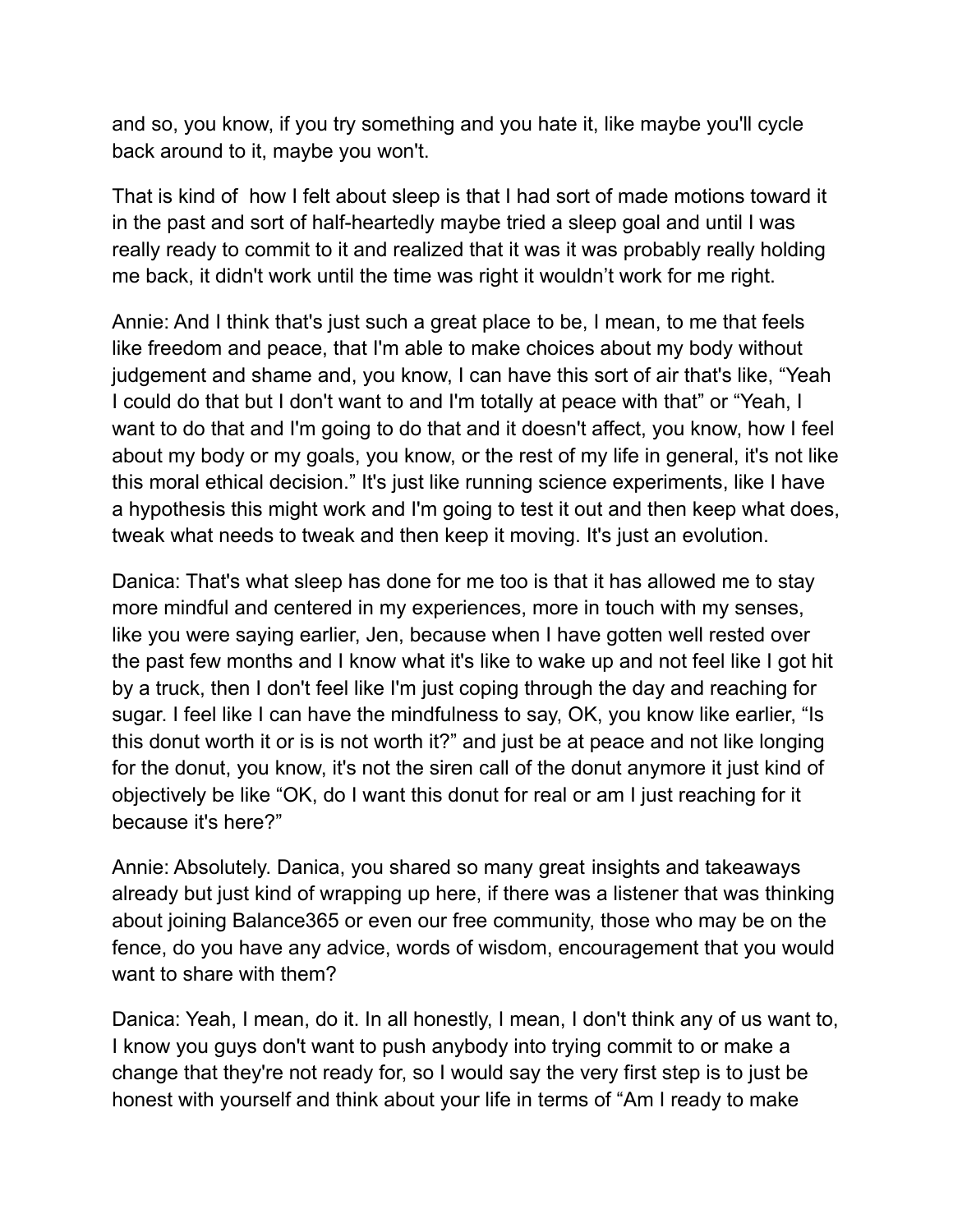some changes for real?" It doesn't have to be the perfect time, the perfect time will never come.

And it also, you can't wait for the perfect time but you can't wait forever either, does that make sense? Like-

Jen: We, yes, so this was very profound in our community, we have a member who's a little bit older, she has university-age children and she said "I am the result of neglecting myself for two decades and putting my partner and children first" and I think she's really struggling with her habits now and and I think she had a type two diabetes diagnosis last year which prompted the Balance365 staff and I don't think she wants to alarm anybody, but I think what she was saying is like, "You can pay attention to your health while you're raising children and supporting your partner and, you know, building a career or whatever and in fact it's smart. And you have to, because eventually you could be paying the price later on, right?" And that doesn't mean an overhaul, right, it doesn't mean obsession, it doesn't mean, I mean, in fact, we see obsession takes you the other way, it makes you unhealthier, right, it's just, it really is about balance and moderation and just paying attention.

Annie: Yeah and I was just going to add to that, Jen, exactly what you said, contrary to what the fitness and diet industry want you to think, it doesn't have to be the center of your life. And I think Jen, Lauren and I, I mean if I can toot our own horns, really exemplify that because we have some really good foundational habits that help us lead a lifestyle in a way that we want to lead it and we're not like, you know, bending over backwards to get to the gym multiple hours a day or spending hours a week meal prepping or stressing if we, you know, don't hit a habit here and there it's very, very a lifestyle filled with moderation and balance and compassion and grace and flexibility and that feels really good.

Danica: And knowing the three, I think is a great example, because I know you all have different areas that you focus on more than others and in areas where you guys make different choices, it's not like all three of your lives look exactly the same and that is a great example of what Balance 365 is all about because it's not the type of program where everything is very prescriptive and they're going to tell you, where anybody is going to tell you, exactly what to do and that is part of just being a grown ass woman, right, where you are deciding what you want your life to look like and what's worth it to you and what isn't and so I would say that to anybody who's on the fence, I mean, if that sounds good to you, if you want to